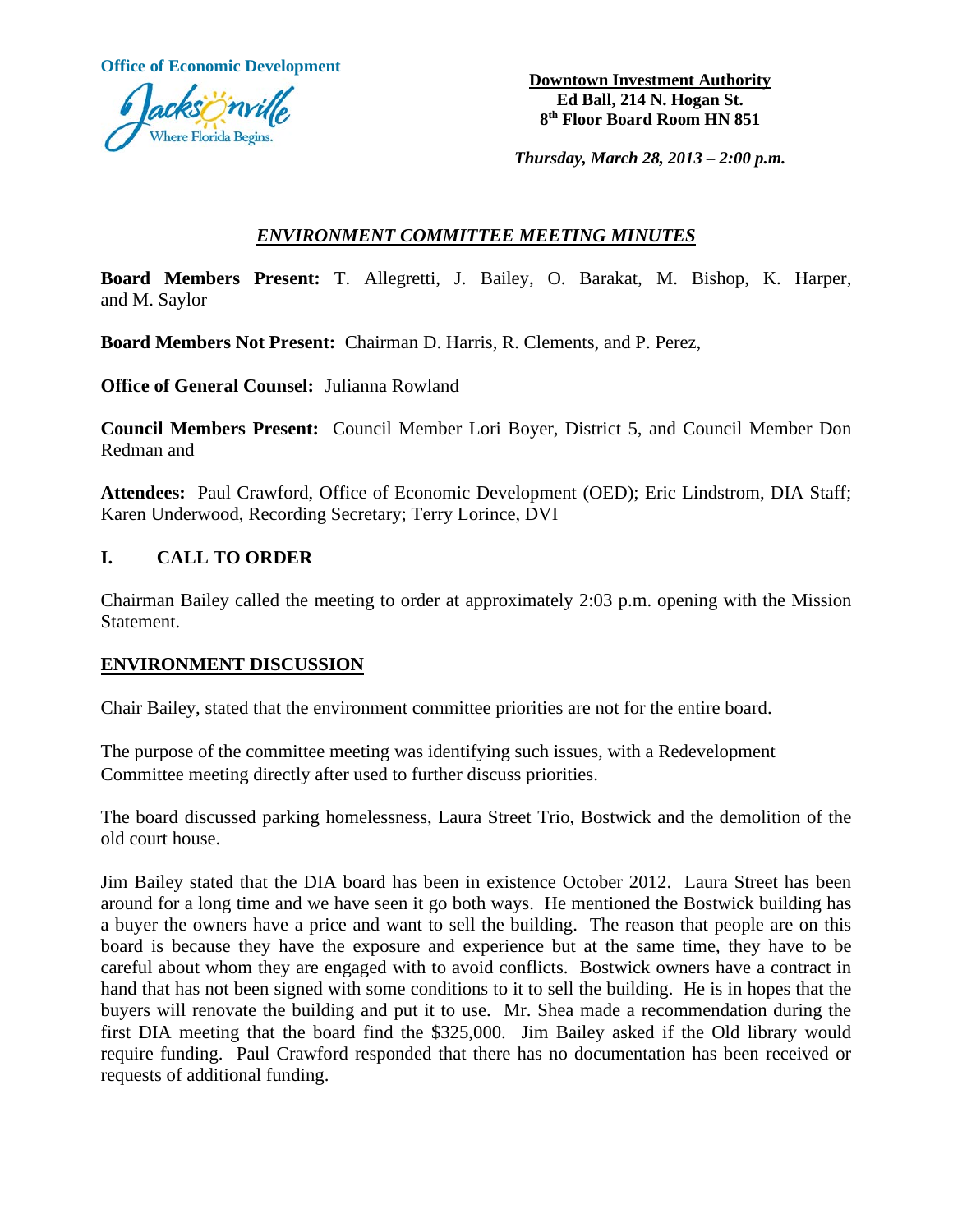Paul Crawford provided an update on the Ambassador Hotel. They met with a development team for the Ambassador Hotel, and they have presented it to DDRB and currently seeking conceptual review and approval. Chair Bailey addressed short term activation of the shipyards, and asked if there was anything we can expect regarding funding for the shipyard activation. Paul Crawford responded that the shipyard is a property that we took back about approximately two years ago. When it was taken back, there were quite a few improvements to that entire property from Metropolitan Park to Berkman Phase II. The improvements were a new bulkhead along that perimeter of the property adjacent to the St. Johns River. In addition, we took it back with its entire works, which would be the environmental issues on the property. The Environmental issues are being evaluated. Some known contaminants have been evaluated and monitored. A partially built River walk is going from the western portion of the Berkman Phase II to the eastern portion which is the the Metropolitan park. This area is currently fenced off because it is an incomplete project and has no safe guards to protect pedestrians or people adjacent to the water front. They have disconnected piers from eight to ten feet from the partially complete river walk structure. Several things have been added to the eastern portion of the property by taking out the foundations of old buildings that were shipyard buildings. The sanded areas are grassed and trees have been planted along the northern portion of the property adjacent to Bay Street. The side walk has been replaced adjacent to Bay Street and provided a connection from the terminus of the river walk, located behind Berkman Phase II to Bay Street is well lit and has been landscaped. They have looked at activating that in the process of looking at how they could do a short-term activation plan and make that property a usable property for the short-term as they contemplate a long-term master plan. They are looking forward to presenting something so the board would have a slate to work from.

Oliver Barakat asked Paul Crawford if the prior owners conducted phases II and I. Paul Crawford responded yes, some in some cases environmental testing and remediation were done. There was a large pile of contaminated soil covered with a two foot tarp. When they left and we took over the property through their bankruptcy, we took that element possibly about a year and a half ago and noted that filed suit and were awaiting a judgment from Crescent a parent company of Landmar to recoup some of the funding that were owed to the City based on their default. The City is currently waiting for the outcome. Remediation is needed on several parts of it. Depending on what you do with the site, may be an issue with the future outcome.

James Bailey commented on Water site II, the environmental is not just under the two feet, and there may be some challenges in the water. Paul Crawford responded that Hogan's Creek was recently dredged and wide so that it could accommodate upstream flooding issues. Therefore, they could accommodate the amount that flows into the St. Johns River. The Hogan's Creek was noted as having several contaminants at the mouth and further upstream. The bulkhead resolved many of the contamination issues on the property, so that there would be any leaching into the St. Johns River when the new bulkhead was created. A barrier was provided for the elimination of leaching materials into the St. John's River.

Oliver Barakat asked if the City was working with the DEP to develop a critical path of what measures would need to be completed. Even if a private developer does it after they acquire or the City does it in preparation for the potential sale. Paul Crawford responded that recently two things has been done and both funded through professional services through the City of Jacksonville's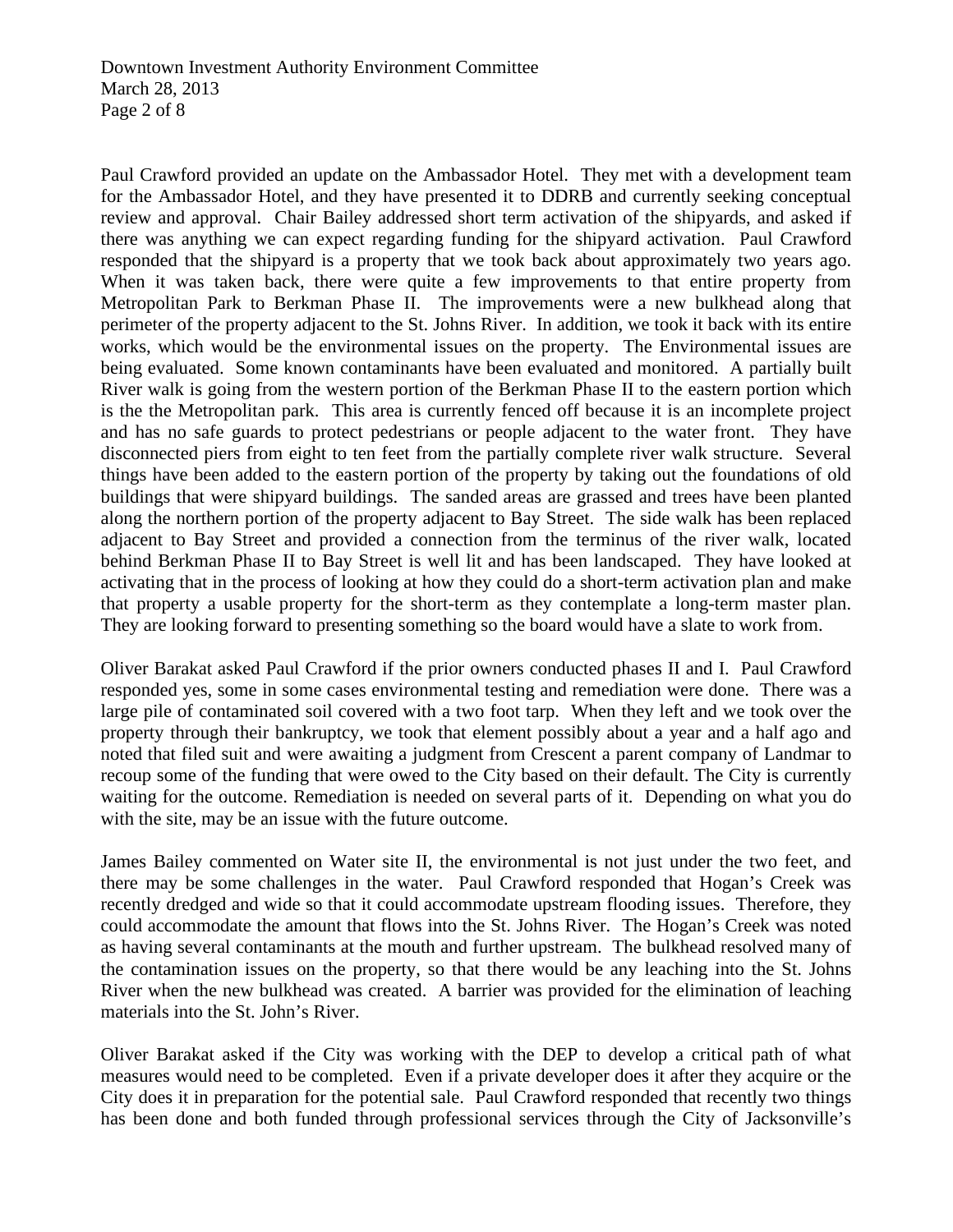Office Economic Development. Contracting with an environmental consultant was done by removing and disposing through the requirements of the DEP and secondly, there were several drums that were left on site from the shipyards days. After the previous developers left, the drums were removed. A continuation of monitoring wells that is on the site eastern of the portion. They reached out to the company that is doing the remediation get further guidance on DEP requirements as well as the previous developer's environment consultant whom has a history on the site to determine what they would recommend to the previous developer. This will require continual monitoring on the environmental side and seeking additional direction from the environmental consultants.

James Bailey asked Paul Crawford to keep the DIA informed of any changes, progress, and update on the law suit settlement.

Mike Saylor stated the Cities future use of the land is dependent upon how the board negotiates the use DEP guidelines to figure out a sequencing plan. The strategic planning on this property used to be strategic and needs to be looking at the economics of the future use and value before piling up funds for remediation. Paul Crawford concurred and noted that we needed to continue to interact with the DEP on any contamination and environmental uses.

Melody Bishop asked about an aiming timeframe. Paul Crawford responded that we are currently working through the disposing of the property and continually try to discover a plan to remediate the environmental issues. Mike Saylor commented that there was a great example on the other side of the river that we do not want to follow. The JEA Southside plan has been remediated to a degree. There have been several failed attempts to look at purchasing a redevelopment. We need to figure out what more JEA could do for the future to expedite the redevelopment of that site and apply those procedures to this site.

Jim Bailey pointed out the wavering signage downtown. Melody Bishop asked if there was a price for that. Paul Crawford responded three years ago, we tried to figure how to solve the wavering signage issues because it was noticed that the 1980- early 1990 signs around town did not point in the right direction and were faded and non-repairable. We went through an inventory of where signs were needed, what they needed to say, and material to be used, how they would be placed and installed. This estimate came to nine hundred thousand to one million dollars to install all of the signs on the North and South bank that went through DDRB and JEDC.

Jim Bailey addressed several streets that were identified in the past that need to be turned into two way streets. Paul Crawford pointed out the members that were on the committee during a study in 2007 called Pedestrian open space taskforce. They identified the streets, which streets that would be best utilized for two lanes. He addressed the three streets, a portion of Bay Street, Water Street that comes up to the Hyatt, and Laura Street was turned into two way streets. Going forward there are several others on the list and the direction of Melody Bishop and CRA, committee would be addressed after this meeting. A document from King Engineering defines what streets would be best utilized to two ways.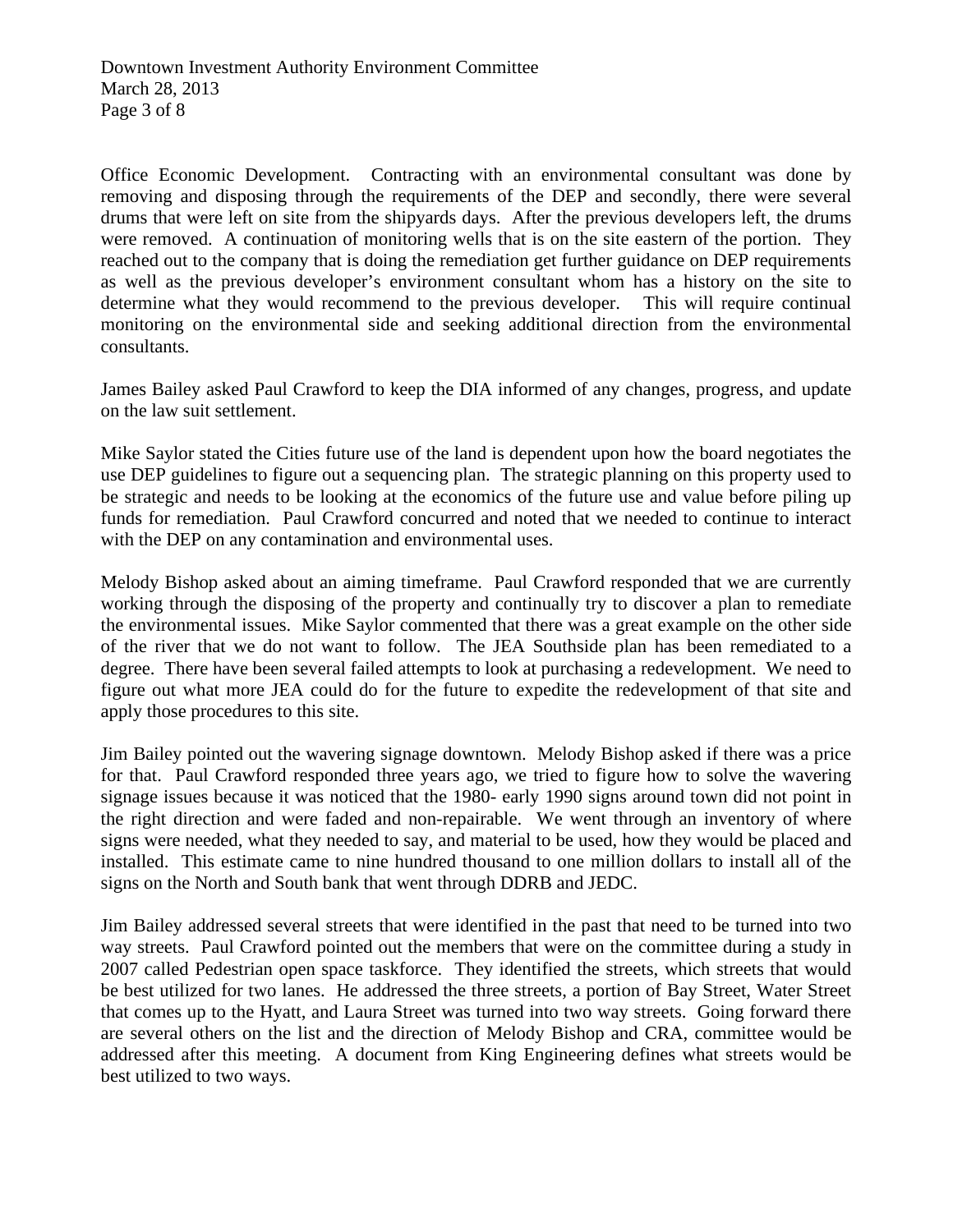Oliver Barakat inquired on the Laura Street improvement program 2.7 million dollar project. This was a high end landscaping improvement project as well as a traffic directional project. How much of that was allotted to the directional aspects to that change and improvements and landscapes. Paul Crawford responded it was not as simple as being able to break out the two lanes. There was a need for new control boxes that went in as part of the overall demolition. New control boxes were added at a different size to accommodate kiosks. The overall project consisted of digging up crossing and asphalts to provide wiring back to another block that does not have traffic control devices. There have been discussions with engineers on what it would cost and depending of the block, number of lanes, and bolts to protect parallel parking.

Oliver Barakat noted that based on Laura Street experience, would you be able to provide numbers once a defined scope of work and a range of streets. Paul Crawford responded that he would rely on public works to provide a basic. James Bailey stated that he imagine that number could be found from a high end to a low end.

James Bailey advised to the committee that anything done in Hemming Plaza would be considered in the environment committee. Anything we can do to honor our military, is important.

Bruce Fouraker commented that the emerald necklace would be something important to Downtown. An overall quality study for Hogan and McCoy creek would be a good start for this project.

John Nooney commented on the water related activity for the Downtown and mentioned that many of the activities should go through waterways. He commended Council Member Boyer at the previous Waterways Commission meeting.

James Bailey recognized Councilwoman Boyer, Councilman Lumb and Council Redman for attending the committee meeting.

Melody Bishop stated that there were ways to increase the activity in the ability to have activation of the sidewalks. Other cities have come up with very creative ways. She mentioned that in New York City pallets were placed on the parking spaces and expands their restaurant into that space. Minor improvements would be huge difference in a short amount of time.

Oliver Barakat commented on the beautification, widening private sidewalks that were done on Laura Street. The various subcommittees need to connect the dots between the various objectives. If we are going to do a two way conversion, invest in beautification, we ought to think about focusing our incentive dollars in that same geographic area. James Bailey stated that it was addressed earlier about all of us lobbying in the same direction. Terry Lorince has experienced that with DVI in the past of having successes all over and not being able to tell because the dots were not connected. Our goal is to guide the revitalization of the corridor of the City of Jacksonville.

Barbara Ketchim commented that many people in our hope that this group would develop a comprehensive vision for our City. All across America Cities are imaging developing images based on a small core. James Bailey pointed out that those plans were created, administration has changed, and every one changes direction over and over.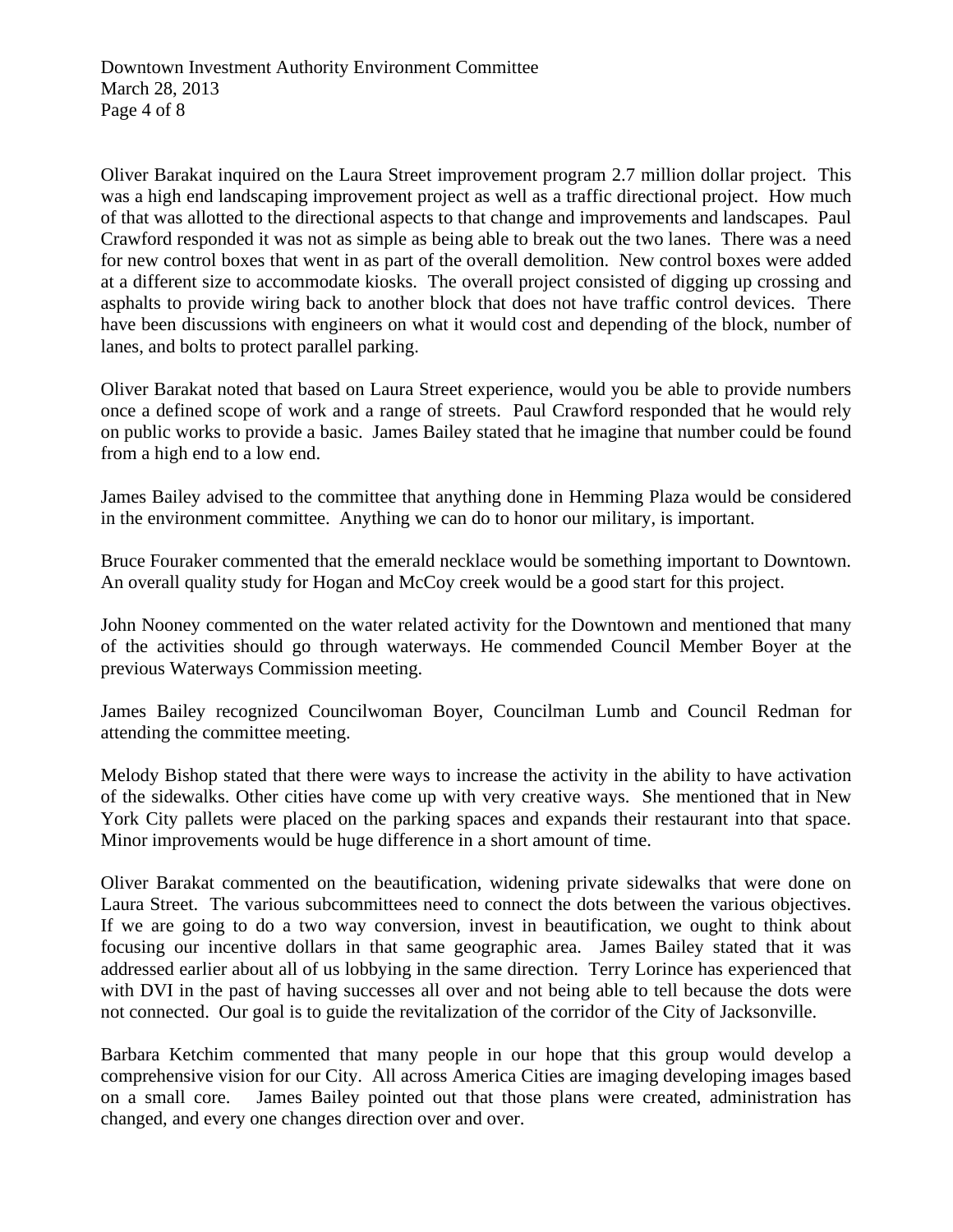This organization was created to transcend all administrations and be able to focus on it and not change that direction until we start getting somewhere.

Councilman Don Redman, District 4, addressed his concerns on Hemming Park. He has some legislation that he has been deferring on a regular basis waiting to see where they are going to go. He wanted to know where we were on those discussions. James Bailey stated that they spent two and a half years in an ad hoc subcommittee of the Council discussing it and they did not get anywhere. He suggested an RFP and Council Member Lee came back with them through a nonprofit. The key is for everyone to go into the same direction by working together and participating. His thought on Hemming plaza was to create a nonprofit and wanted to engage businesses and stakeholders in downtown that stepped forward to pay to be engaged in this board. There is a maximum amount of almost fifty thousand dollars and close to hundred thousand dollars to engage in Hemming Plaza. Chair Bailey stated that he would like to meet with Council Member Redman for a discussion and share some of his thoughts. Councilmember Redman responded that he would like to meet as soon as possible.

Melody Bishop wanted clarification on the legislation that was prior to DIA's involvement. She asked if this was a follow up to Councilmember Lee's recommendation from the adhoc committee. She thought the status that was left with the DIA was that it would go out in the streets as an RFP with the intent of it going forward as originally described. Chair Bailey responded that he met with Jason Gabriel from General Counsel and they went over how an RFP would be structured. Before the last meeting, they conversed about clarifying some of the issues with it. After that discussion, he is not sure that it would be the right way to go. Mr. Harris and Barakat had concerns and suggested that we would look at it a little more. Jim Bailey will connect with Terry Lorince from DVI and keep everyone engaged and added that participation would be needed from Special Events, Parks, and Recreation

Councilman Redman pointed out that during the One Spark event would be a good time to start turning Downtown Jacksonville around. Chair Bailey concurred and has meet with everyone regarding the five day upcoming event.

Oliver Barakat stated that he thought the path that was taken was a situation where the RFP would be put on the street, evaluate all of the proposals. He was not clear on who else would be interested in managing the Hemming Park. Mr. Barakat went over an evaluation process that consisted of the following bulleted items.

- Why it was decided to go through an RFP process,
- Put it on the street,
- See who would respond,
- See how capable and competent they would be,
- See if they have experience in this function,
- What would it cost the City,
- What kind of programming would they do, how creative they are
- How quickly could they get their boots on the ground to get this started and make an objective prudent decision?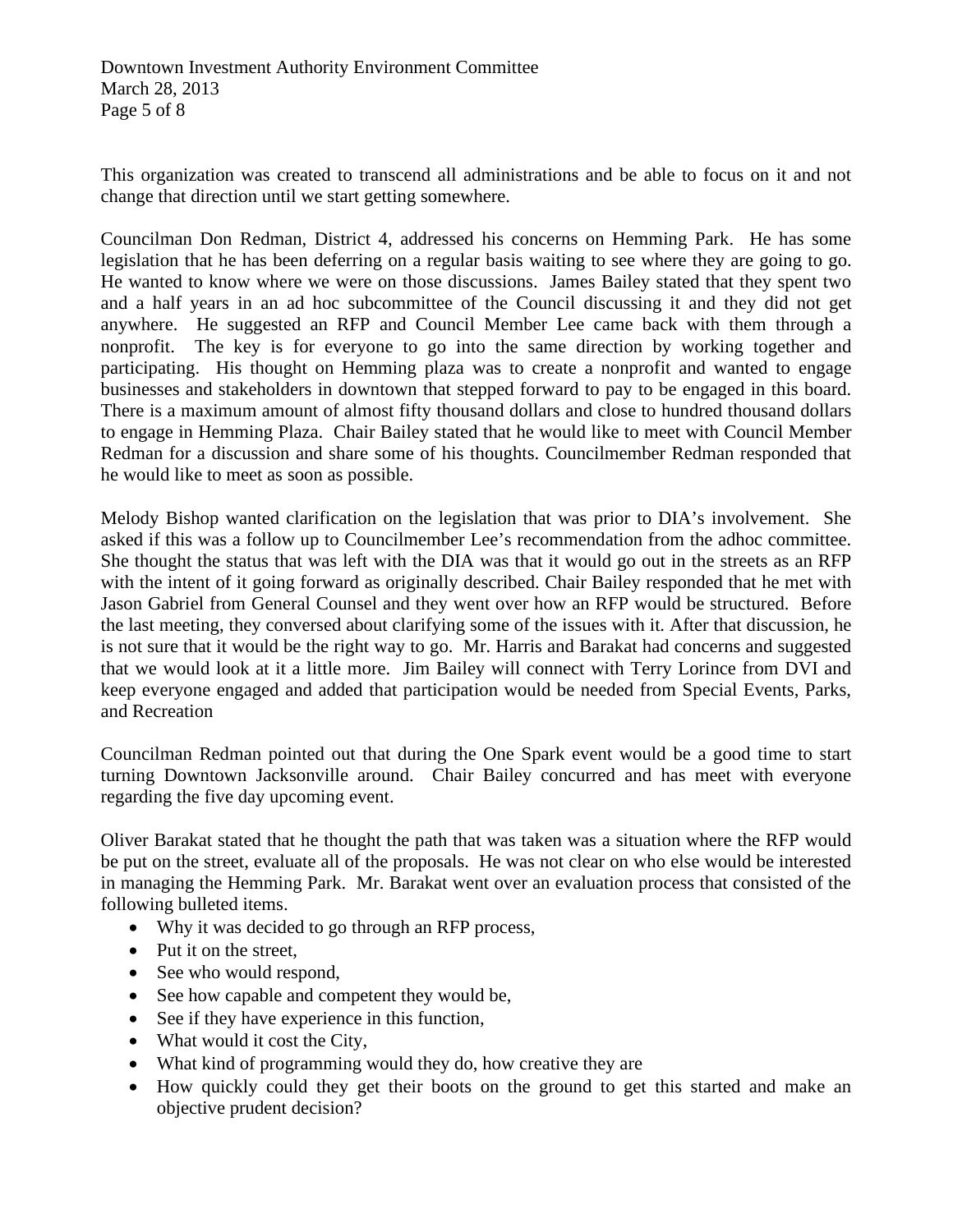Councilman Redman responded the goal was to put the RFP on the street and noted that there was some confusion at one of the meetings where more discussions were needed. Chair Bailey responded that there have been more discussions with Jason Gabriel, Ted Carter, Karen Nasrallah, Paul Crawford, and several others for an hour and a half to work through all of the issues. He addressed that it is not just putting out an RFP. There is a licensing agreement because it is a City Park, and it not that easy but can be done and will be done. Issues arise when you turn a park over, start developing rules of the City Park that someone will manage. Chair Bailey pointed out that the board will work together.

Melody Bishop asked Councilman Redman what was his legislation. Councilman Redman responded his legislation was to remove the tables and chairs. Paul Crawford noted that he would be happy to work with the board on the issues of leasing versus licensure, and the process.

Melody Bishop asked if there was a way to have someone from the restaurants nearby to occupy a certain area. What are the regulatory requirements? Chair Bailey responded if they are expecting to generate funds there are all kinds of things involved. Paul Crawford responded that he has been in conversations with the Office of General Counsel. As you start to modify the environment, designate a particular space by a user then it becomes a lease. A lease would require a process to go through City Council because this is a community redevelopment area as governed by State Statue. We will explore on how to move forward with the board decision, if it triggers a lease, we would go through the RFP process through City Council to make sure that it happens. Paul Crawford noted that Councilman Redman's concept of removing the tables and chairs are needed because they are in need of repairs. It could be combined with the lease on repairing or replacing them and provide the new entity the opportunity to decide or it would be separated and removed and given to the new entity that would manage the parks space the opportunity to set up temporary or movable tables and chairs. These details are needed before deciding how to move forward with the RFP and the process for City Council or Procurement.

Chair Bailey stated that he would call a meeting with Councilman Redman.

Ms. McDonald commented on Councilman Redman's response regarding the homeless situation at Hemming Plaza. She suggested to Chairman Bailey that there is a need for more people through Arts and Culture. The Cultural Council is making available to artist, innovators, and organizations grants to execute public project. The projects could be in Hemming Plaza and anywhere in the Spark District. There is a need for more public private collaboration for more resources to become more efficient. UNF conducted a study in 2011, looking at how much bang for the \$3.27 received for the City per person invested in Arts and Culture. Chairman Bailey asked Ms. McDonald to provide more background for those numbers.

Dimitri Demopulos, President of the Condominium Association at Churchwell commented on the Haydon Burns issues. He commented that being a downtown resident representing people that he lives with and dealing with downtown after 6 p.m., He has concerns that the building will get dark at the end of the day once everyone goes home. Chairman Bailey responded that we are fortunate to have pioneers and folks that stepped up to purchase the building. Mr. William Cesery did a wonderful job on this project and deserves a return on his investment.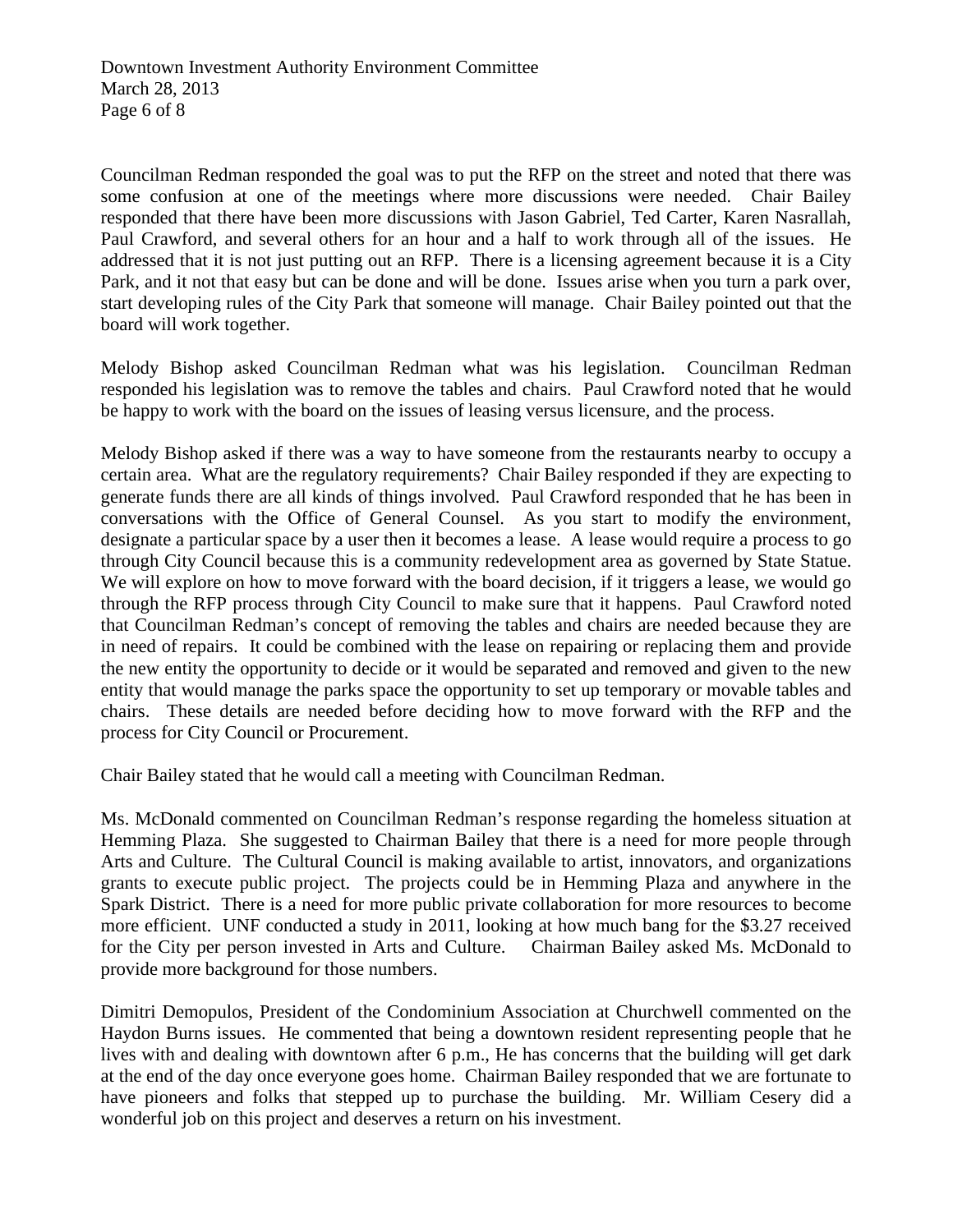Terry Lorince, Downtown Vision commented that she does not envy the task of the DIA board to maximize the leverage 9 million dollars of public funding yet alone to figure out which strategy as we have been trying to do. She advocated on behalf of some of the needs seen. She is looking at an overall strategy of how each of the three committees is going to balance it all together. What are some of the short term immediate impacts that are downtown? Downtown Vision understands that Downtown is very well lit up at night on Laura Street. A survey was conducted in the past two months identifying between 10 to 14 areas that are very dark downtown mainly because the buildings are vacant often its heavy trees. If you want to change the conception of Downtown as being unsafe, you have to make sure able lights are working, which is what the ambassador's check and report to JEA. There are areas that are not well lit up, and we have that report with small low hanging trees that needs trimming.

Second issue which is small details but part of the fit to finish downtown is so many trash cans without lids and liners. The trash cans still have Barnett banks names on them. Our Ambassadors go to areas outside of the core of downtown and take the liners out of the trashcans because the trash will not be picked up due to any liners in them. Terry Lorince pointed out that she was unclear if any city budget was charged with responsibility of purchasing trash cans downtown. A three year old survey was conducted on where the trash cans are located and standards.

The short term immediate task is how we raise the bar to make downtown more attractive. That is the fit and finish of the facade grant program as it was done on Laura Street decorated with holiday decorations showing that someone cares about downtown with love with higher landscaping and flower baskets.

The third area is how we activate downtown through this environmental committee. There is a need to activate city owned buildings that are vacant and under-utilized. The Downtown Vision and the Cultural council had leased 50,000 square feet of space downtown to artists. Many artists were lost because we only offer month to month leases. We could fill up any access city owned space with artist, incubators, and other people that are downtown. Many Cities have elevator grant programs to put to use the second floor buildings that that downtown. There is a need of a stronger Code Enforcement. Some of the spaces need to be retail ready so that someone can come in use the space. Not too many comments were mentioned on the entertainment district. She thought there were about 23 bars located downtown. A stronger café culture is needed on a block by block level.

Lastly, she sat in with Paul Crawford at a BRT Meeting discussing the bus rapid transit system. A resident leaned over to her in the middle of the meeting and stated that we are sitting here discussing BRT and they lived downtown, cannot get to the airport, and cannot throw her condominium on the Southbank, get to Riverside, San Marco, and Springfield and there is a need for the intercity circulators. Terry Lorince is unsure of the mandate that the board is operating under but Downtown has many needs. James Bailey stated that the Public Works Department has put together a trash program and if there are any flaws in that it needs to be discussed. They have a game plan. Jim Robinson and his staff have done a tremendous job and they are trying to get people step up and purchase the cans or use them. That is how they can invoice and charge them for trash pickups. There are some challenges when you have a restaurant that takes their trash, put